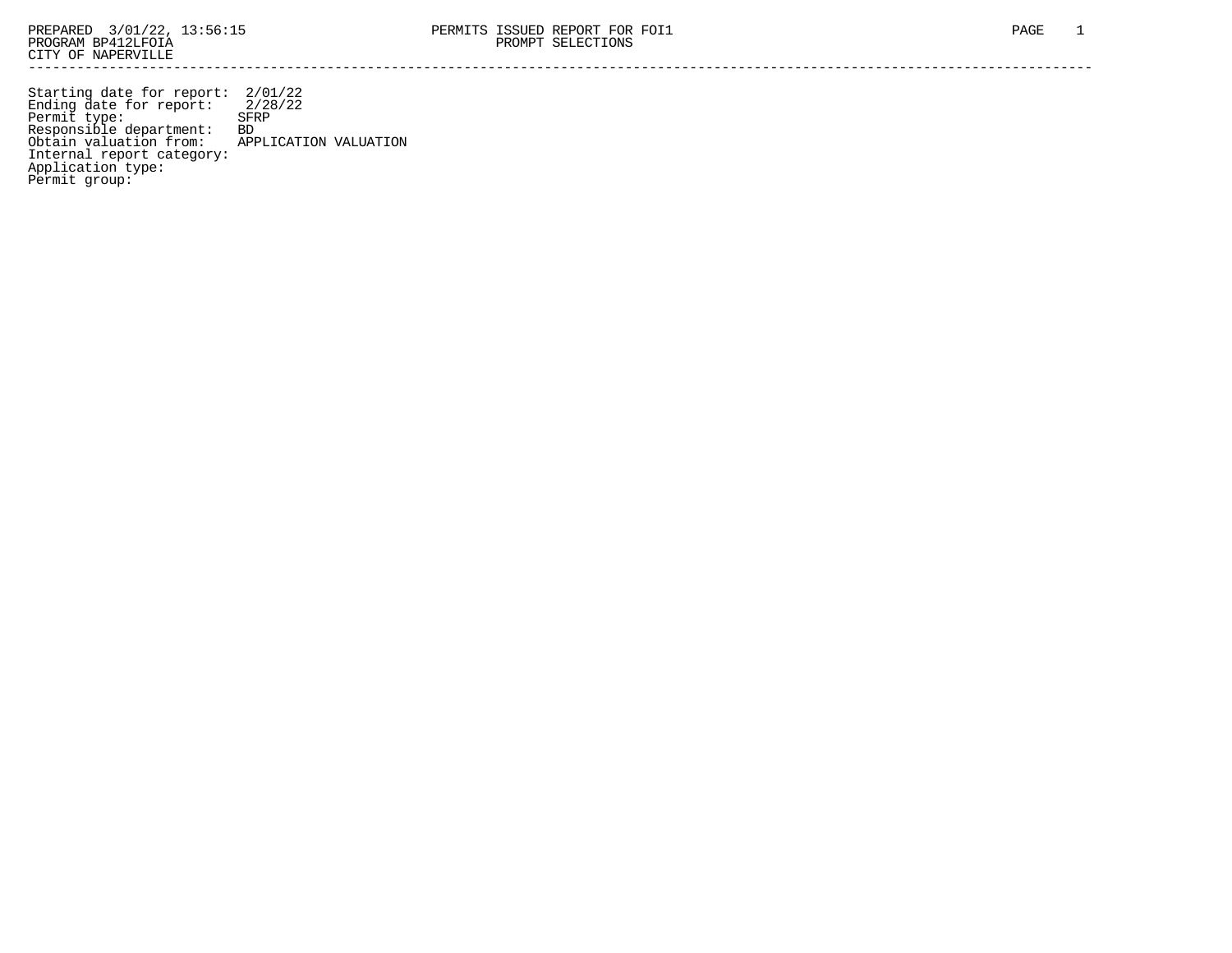## PREPARED 3/01/22, 13:56:15 PERMITS ISSUED REPORT PAGE 1 PROGRAM BP412LFOI1 2/01/22 THRU 2/28/22 CITY OF NAPERVILLE **Example 20** CITY OF NAPERVILLE CITY OF NAPERVILLE<br>
PERMIT TYPE - SFRP SINGLE FAMILY RESIDENCE PERMIT<br>
PERMIT TYPE - SFRP SINGLE FAMILY RESIDENCE PERMIT OBTAINED VALUATION FROM APPLICATION VALUATION

| APPLICATION APPLICATION TYPE AND DESCRIPTION                                                                                                                                                                                                                                                                                          | Parcel Number                                        | PROPERTY OWNER/                                    |
|---------------------------------------------------------------------------------------------------------------------------------------------------------------------------------------------------------------------------------------------------------------------------------------------------------------------------------------|------------------------------------------------------|----------------------------------------------------|
| 21-00003416 SFR SINGLE FAMILY RESIDENCE                                                                                                                                                                                                                                                                                               | 629 E 8TH AV                                         |                                                    |
| ----------- 7/23/21 \$475000<br>Contractor #: 630-474-5323 \$475000<br>Contractor #: 630-474-5323                                                                                                                                                                                                                                     |                                                      |                                                    |
| $\begin{tabular}{lllllllll} \textbf{STRUCTURE} & 000 & 000 & SFR & 1SSUE & DATE \\ \textbf{PERMIT} & 00 & SFRP & 00 & SINGLE FAMILY & RESIDENCE PERMIT & 2/09/22 \\ \end{tabular} \begin{tabular}{lllllllll} \textbf{SUS} & 000 & SFRP & 00 & SINGLE FAMILY & RESIDENCE PERMIT & 2/09/22 \\ \end{tabular}$<br>STRUCTURE - 000 000 SFR |                                                      |                                                    |
| 21-00004500 SFR SINGLE FAMILY RESIDENCE<br>836 S JULIAN ST                                                                                                                                                                                                                                                                            |                                                      |                                                    |
| ----------- $9/27/21$ \$1050000 $D-08194010450000 \text{ N HOUSE}$ M HOUSE                                                                                                                                                                                                                                                            |                                                      |                                                    |
| STRUCTURE - 000 000 SFR<br>PERMIT TYPE - SFRP 00 SINGLE FAMILY RESIDENCE PERMIT 2/17/22                                                                                                                                                                                                                                               | ISSUE DATE<br>ISSUE DATE<br>CALLACE SUBCONTRACTOR(S) |                                                    |
| 21-00005092 SFR SINGLE FAMILY RESIDENCE THE SERIES WAS MODERN TO A 417 BAYBERRY LN                                                                                                                                                                                                                                                    |                                                      |                                                    |
|                                                                                                                                                                                                                                                                                                                                       | D-08073010150000N366 -55 AUTUMN HOMES INC            |                                                    |
| STRUCTURE - 000 000 SFR<br>PERMIT TYPE - SFRP 00 SINGLE FAMILY RESIDENCE PERMIT 2/07/22                                                                                                                                                                                                                                               | ISSUE DATE SUBCONTRACTOR(S)                          |                                                    |
| 21-00005508 SFR SINGLE FAMILY RESIDENCE                                                                                                                                                                                                                                                                                               | 4451 SASSAFRAS LN                                    |                                                    |
| $---------$ 12/03/21 \$900000<br>Contractor #: 630-554-2444                                                                                                                                                                                                                                                                           |                                                      | W-01172100320000N1743-241 BAUMGARTNER CUSTOM HOMES |
| ISSUE DATE SUBCONTRACTOR(S)<br>STRUCTURE - 000 000 SFR<br>PERMIT TYPE - SFRP 00 SINGLE FAMILY RESIDENCE PERMIT 2/18/22                                                                                                                                                                                                                |                                                      |                                                    |
| 21-00005688 SFR SINGLE FAMILY RESIDENCE THE SERIES RESIDENCE AS SAFT ST                                                                                                                                                                                                                                                               |                                                      |                                                    |
| $\frac{12}{22/21}$ \$800000<br>Contractor #: 620,748,9242<br>Contractor #: 630-748-9242                                                                                                                                                                                                                                               | D-08191030140000N345 -100 M HOUSE                    |                                                    |
| STRUCTURE - 000 000 SFR<br>PERMIT TYPE - SFRP 00 SINGLE FAMILY RESIDENCE PERMIT 2/11/22                                                                                                                                                                                                                                               | ISSUE DATE SUBCONTRACTOR(S)                          |                                                    |
| 21-00005701 SFR SINGLE FAMILY RESIDENCE                                                                                                                                                                                                                                                                                               | 139 SPRINGWOOD DR                                    |                                                    |
| $--------- 12/23/21$ \$399999<br>$\sim$ $\sim$<br>$\sim$ 11 $\sim$ 22                                                                                                                                                                                                                                                                 | D-07244060350000N679 -114 DJK CUSTOM HOMES           |                                                    |

Contractor #: 630-369-1953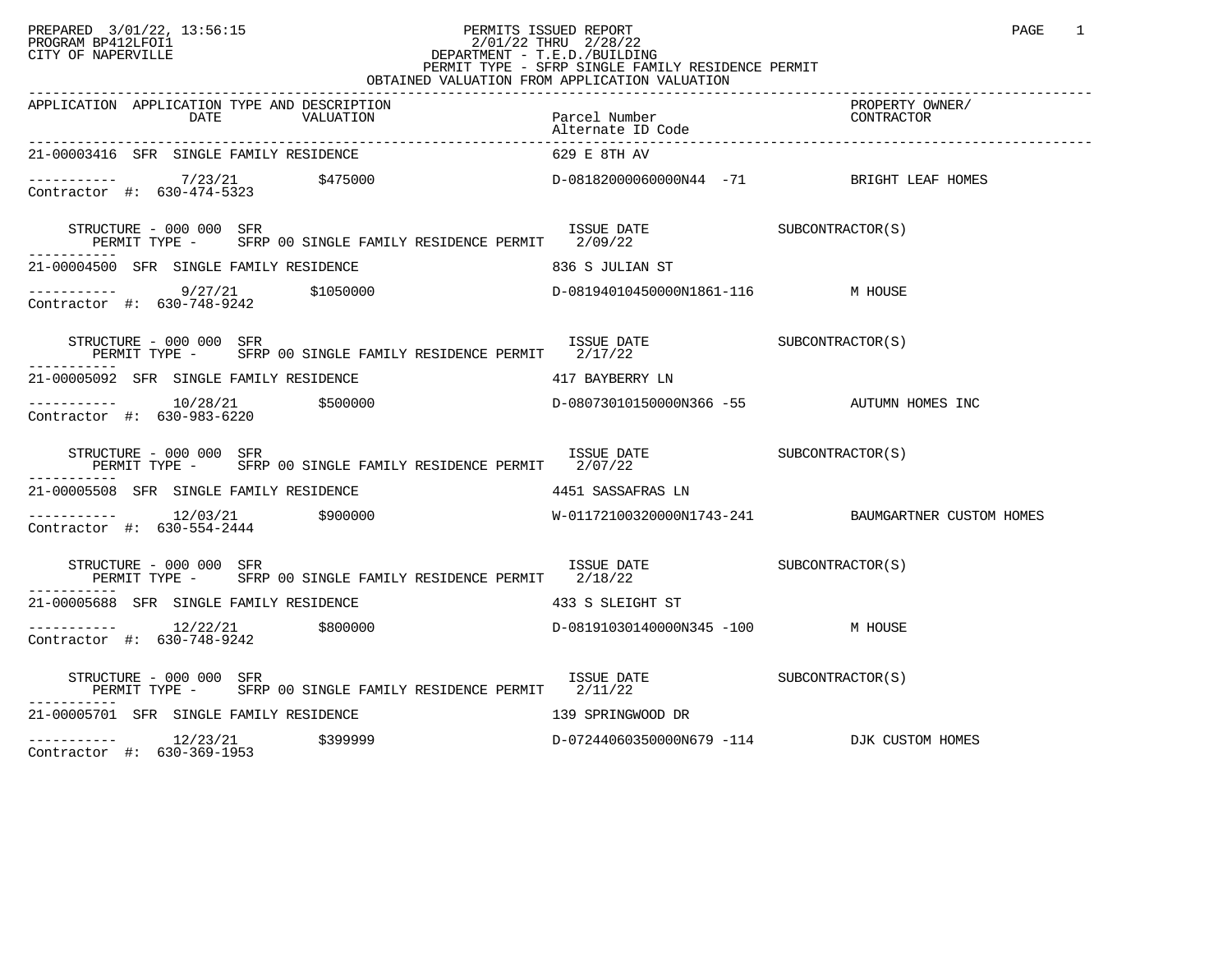## PREPARED 3/01/22, 13:56:15 PERMITS ISSUED REPORT PERORT PAGE 2<br>PROGRAM BP412LFOI1 PROGRAM BP412LFOI1 2/01/22 THRU 2/28/22 CITY OF NAPERVILLE **Example 20** CITY OF NAPERVILLE PERMIT TYPE - SFRP SINGLE FAMILY RESIDENCE PERMIT

| OBTAINED VALUATION FROM APPLICATION VALUATION                                                                                                                                                         |                                       |                                                                                                                     |  |  |
|-------------------------------------------------------------------------------------------------------------------------------------------------------------------------------------------------------|---------------------------------------|---------------------------------------------------------------------------------------------------------------------|--|--|
| APPLICATION APPLICATION TYPE AND DESCRIPTION<br>DATE<br>VALUATION                                                                                                                                     | Parcel Number<br>Alternate ID Code    | PROPERTY OWNER/<br>CONTRACTOR                                                                                       |  |  |
| 21-00005701 (CONTINUED)<br>------------                                                                                                                                                               |                                       |                                                                                                                     |  |  |
| $\begin{array}{cccc}\n \text{STRUCTURE} & - & 000 & 000 & \text{SFR} \\  \text{SINISTURE} & - & 000 & 000 & \text{SFR}\n \end{array}$<br>PERMIT TYPE - SFRP 00 SINGLE FAMILY RESIDENCE PERMIT 2/18/22 |                                       |                                                                                                                     |  |  |
| 21-00005716 SFR SINGLE FAMILY RESIDENCE                                                                                                                                                               | 978 PRAIRIE AV                        |                                                                                                                     |  |  |
| $\frac{12}{28/21}$ \$1000000<br>ontractor #: 630-470-9442 \$1000000<br>Contractor #: 630-470-9442                                                                                                     |                                       | D-08192130040000N446 -101 LAKEWEST CUSTOM HOMES                                                                     |  |  |
| ISSUE DATE SUBCONTRACTOR(S)<br>STRUCTURE - 000 000 SFR<br>PERMIT TYPE - SFRP 00 SINGLE FAMILY RESIDENCE PERMIT 2/14/22                                                                                |                                       |                                                                                                                     |  |  |
| 21-00005743 SFR SINGLE FAMILY RESIDENCE                                                                                                                                                               | 1235 WRENSON AV                       |                                                                                                                     |  |  |
|                                                                                                                                                                                                       |                                       |                                                                                                                     |  |  |
| RUCTURE – 000 000 SFR<br>PERMIT TYPE – SFRP 00 SINGLE FAMILY RESIDENCE PERMIT 2/07/22 – RABY ROOFING<br>STRUCTURE - 000 000 SFR                                                                       |                                       | MAC ELECTRICAL CONTRACTORS INC<br>S3 PLUMBING<br>HOLIDAY SEWER & WATER/WAUCONDA                                     |  |  |
| -----------<br>22-00000021 SFR SINGLE FAMILY RESIDENCE                                                                                                                                                | 2551 ACCOLADE AV                      |                                                                                                                     |  |  |
| $--------- 1/03/22$ \$195000<br>Contractor #: 817-875-7057                                                                                                                                            | W-01103060410000N1841-229 PULTE GROUP |                                                                                                                     |  |  |
| EXAMPLE - UNIVERSITY OF STREE STREE ENTEREMENT SERVIT TYPE - STREE OO SINGLE FAMILY RESIDENCE PERMIT 2/16/22<br>STRUCTURE - 000 000 SFR<br>----------                                                 |                                       | SUBCONTRACTOR(S)<br>RABY ROOFING<br>SUPERIOR ELECTRICAL TECHNOLOGI<br>S3 PLUMBING<br>HOLIDAY SEWER & WATER/WAUCONDA |  |  |
| 22-00000046 SFR SINGLE FAMILY RESIDENCE                                                                                                                                                               | 2315 LUCENT LN                        |                                                                                                                     |  |  |
| $--------$ 1/05/22 \$195800<br>Contractor #: 817-875-7057                                                                                                                                             | D-05323000210000N1859-12N PULTE GROUP |                                                                                                                     |  |  |
| STRUCTURE - 000 000 SFR<br>PERMIT TYPE - SFRP 00 SINGLE FAMILY RESIDENCE PERMIT 2/07/22                                                                                                               | ISSUE DATE                            | SUBCONTRACTOR(S)<br>RABY ROOFING<br>S3 PLUMBING<br>HOLIDAY SEWER & WATER/WAUCONDA<br>MAC ELECTRICAL CONTRACTORS INC |  |  |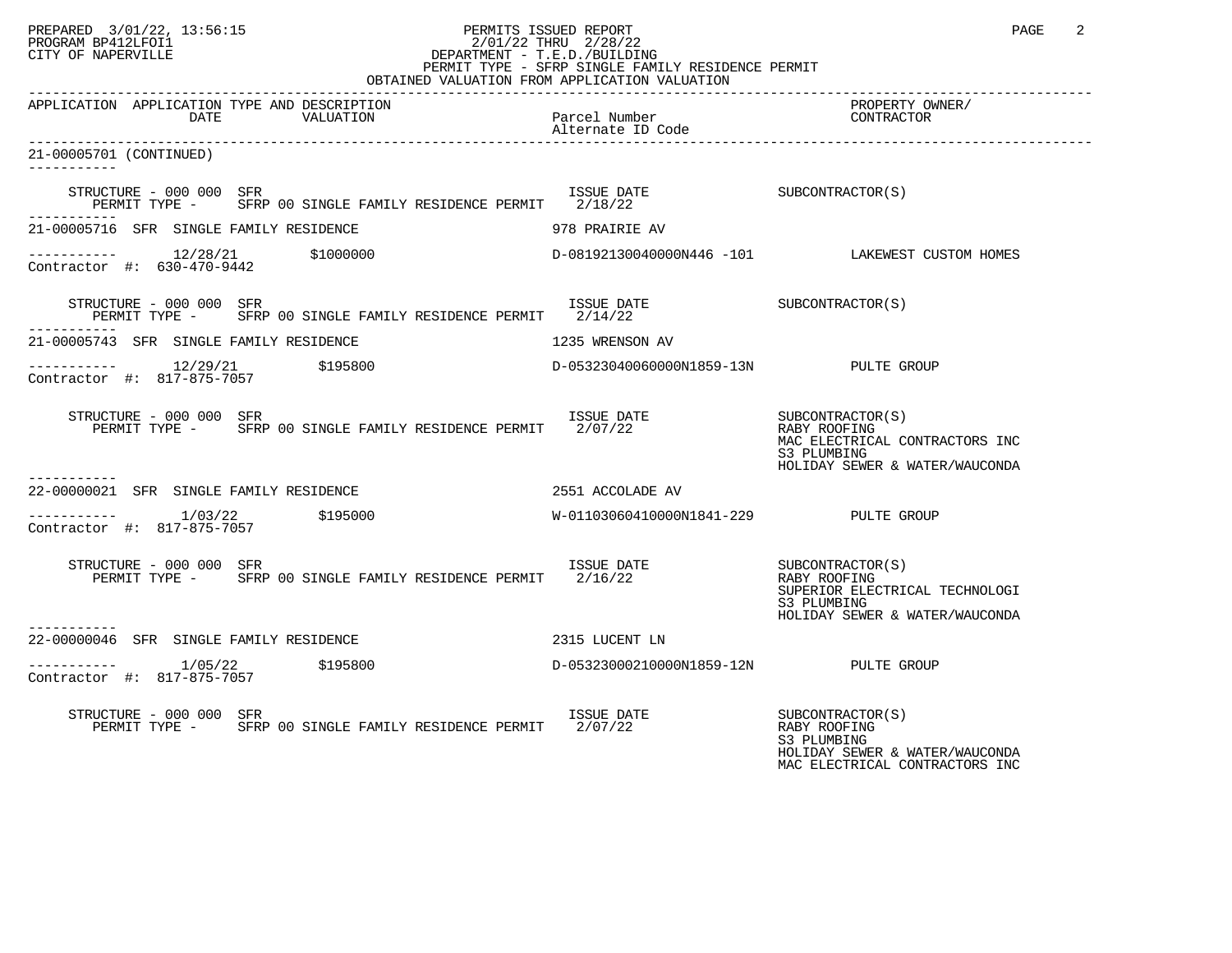## PREPARED 3/01/22, 13:56:15 PERMITS ISSUED REPORT PAGE 3 PROGRAM BP412LFOI1 2/01/22 THRU 2/28/22 CITY OF NAPERVILLE **Example 20** CITY OF NAPERVILLE PERMIT TYPE - SFRP SINGLE FAMILY RESIDENCE PERMIT

| OBTAINED VALUATION FROM APPLICATION VALUATION                                                                                   |                                       |                                                                                                                      |  |  |
|---------------------------------------------------------------------------------------------------------------------------------|---------------------------------------|----------------------------------------------------------------------------------------------------------------------|--|--|
| APPLICATION APPLICATION TYPE AND DESCRIPTION<br>VALUATION<br><b>DATE</b>                                                        | Parcel Number<br>Alternate ID Code    | PROPERTY OWNER/<br>CONTRACTOR                                                                                        |  |  |
| 22-00000048 SFR SINGLE FAMILY RESIDENCE                                                                                         | 1239 WRENSON AV                       |                                                                                                                      |  |  |
| ----------- 1/05/22 \$195800<br>Contractor #: 817-875-7057 \$195800                                                             | D-05323040050000N1859-13N PULTE GROUP |                                                                                                                      |  |  |
| STRUCTURE - 000 000 SFR<br>RUCTURE - 000 000 SFR<br>PERMIT TYPE - SFRP 00 SINGLE FAMILY RESIDENCE PERMIT 2/07/22<br>----------- |                                       | SUBCONTRACTOR(S)<br>RABY ROOFING<br>S3 PLUMBING<br>HOLIDAY SEWER & WATER/WAUCONDA<br>MAC ELECTRICAL CONTRACTORS INC  |  |  |
| 22-00000052 SFR SINGLE FAMILY RESIDENCE                                                                                         | 2543 ACCOLADE AV                      |                                                                                                                      |  |  |
| $1/05/22$<br>mtreater #: 017.975.7057<br>Contractor #: 817-875-7057                                                             |                                       |                                                                                                                      |  |  |
| STRUCTURE - 000 000 SFR<br>PERMIT TYPE - SFRP 00 SINGLE FAMILY RESIDENCE PERMIT 2/07/22                                         | ISSUE DATE                            | SUBCONTRACTOR(S)<br>RABY ROOFING<br>SUPERIOR ELECTRICAL TECHNOLOGI<br>S3 PLUMBING<br>HOLIDAY SEWER & WATER/WAUCONDA  |  |  |
| 22-00000053 SFR SINGLE FAMILY RESIDENCE                                                                                         | 2827 LANCELOT LN                      |                                                                                                                      |  |  |
| $------ 1/05/22$ \$195800<br>Contractor #: 817-875-7057                                                                         | W-01103070130000N1842-229 PULTE GROUP |                                                                                                                      |  |  |
| STRUCTURE - 000 000 SFR<br>PERMIT TYPE - SFRP 00 SINGLE FAMILY RESIDENCE PERMIT 2/07/22                                         | ISSUE DATE                            | SUBCONTRACTOR (S)<br>RABY ROOFING<br>SUPERIOR ELECTRICAL TECHNOLOGI<br>S3 PLUMBING<br>HOLIDAY SEWER & WATER/WAUCONDA |  |  |
| 22-00000054 SFR SINGLE FAMILY RESIDENCE                                                                                         | 2820 LANCELOT LN                      |                                                                                                                      |  |  |
| ----------- 1/05/22 \$195800<br>Contractor #: 817-875-7057                                                                      | W-01103100070000N1842-229 PULTE GROUP |                                                                                                                      |  |  |
| STRUCTURE - 000 000 SFR<br>PERMIT TYPE - SFRP 00 SINGLE FAMILY RESIDENCE PERMIT 2/07/22                                         | ISSUE DATE                            | SUBCONTRACTOR(S)<br>RABY ROOFING<br>SUPERIOR ELECTRICAL TECHNOLOGI<br>S3 PLUMBING<br>HOLIDAY SEWER & WATER/WAUCONDA  |  |  |
| -----------<br>22-00000097 SFR SINGLE FAMILY RESIDENCE                                                                          | 4456 SASSAFRAS LN                     |                                                                                                                      |  |  |
| $------- 1/12/22$<br>\$500000<br>Contractor #: 630-226-0460                                                                     | W-01172120040000N1743-241             | OVERSTREET BUILDERS INC                                                                                              |  |  |